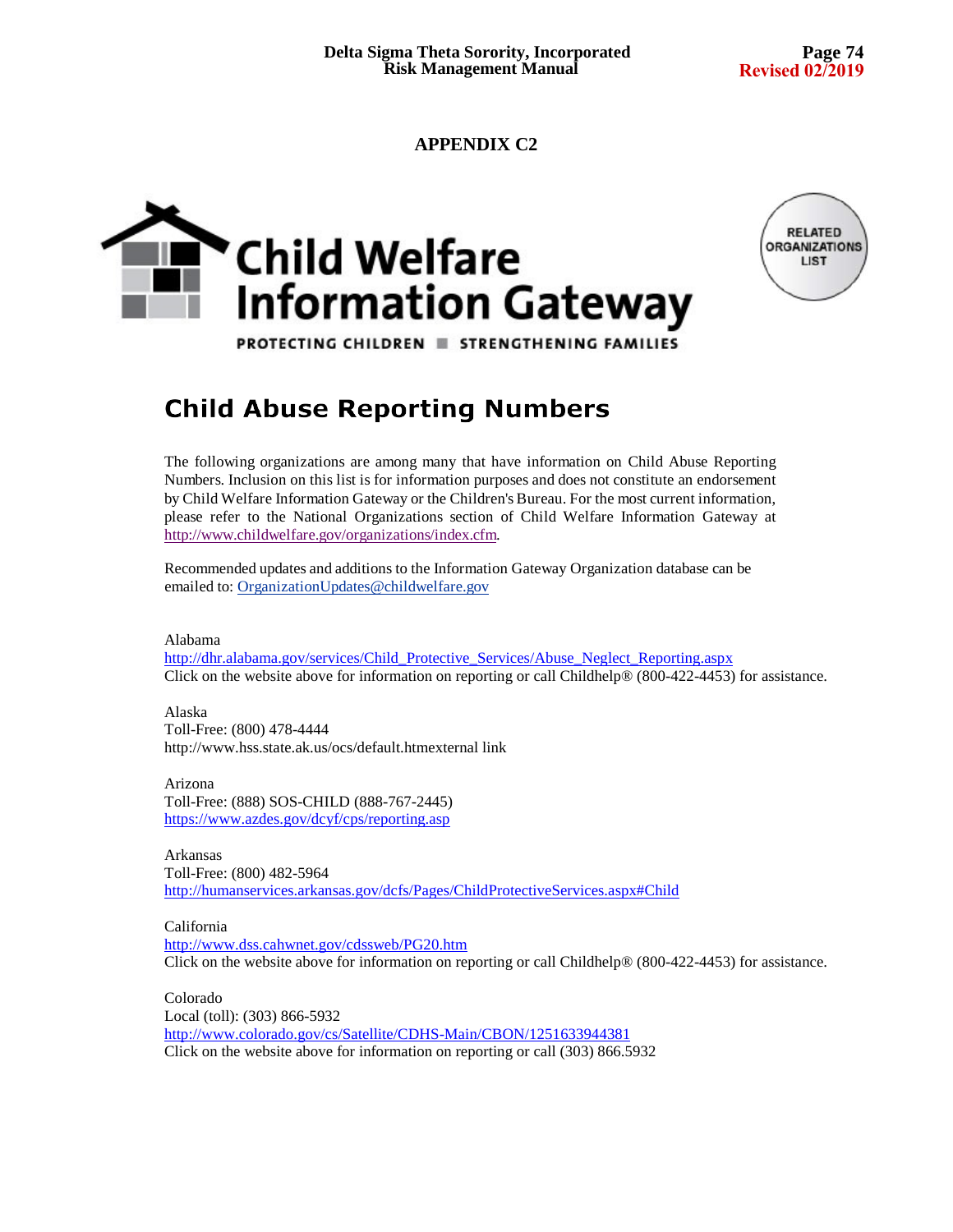Connecticut Toll-Free: (800) 842-2288 TDD: (800) 624-5518 http://www.ct.gov/dcf/cwp/view.asp?a=2556&Q=314388

Delaware Toll-Free: (800) 292-9582 http://kids.delaware.gov/services/crisis.shtml

District of Columbia Local (toll): (202) 671-SAFE (202-671-7233) http://cfsa.dc.gov/service/report-child-abuse-and-neglect

Florida Toll-Free: (800) 96-ABUSE (800-962-2873) http://www.dcf.state.fl.us/abuse/external link

Georgia http://dfcs.dhs.georgia.gov/child-abuse-neglect Click on the website above for information on reporting or call Childhelp® (800-422-4453) for assistance.

Hawaii Local (toll): (808) 832-5300 http://humanservices.hawaii.gov/ssd/home/child-welfare-services/

Idaho Toll-Free: (800) 926-2588 TDD: (208) 332-7205 http://healthandwelfare.idaho.gov/Children/AbuseNeglect/ChildProtectionContactPhoneNumbers/tabid/475/Def ault.aspx

Illinois Toll-Free: (800) 252-2873 Local (toll): (217) 524-2606 http://www.state.il.us/dcfs/child/index.shtmlexternal link

Indiana Toll-Free: (800) 800-5556 http://www.in.gov/dcs/2398.htm

Iowa Toll-Free: (800) 362-2178 http://dhs.iowa.gov/report-abuse-and-fraud

Kansas Toll-Free: (800) 922-5330 http://www.dcf.ks.gov/Pages/Report-Abuse-or-Neglect.aspx

Kentucky Toll-Free: (877) 597-2331 http://chfs.ky.gov/dcbs/dpp/childsafety.htm

Louisiana Toll-Free: (855) 452-5437 http://dss.louisiana.gov/index.cfm?md=pagebuilder&tmp=home&pid=109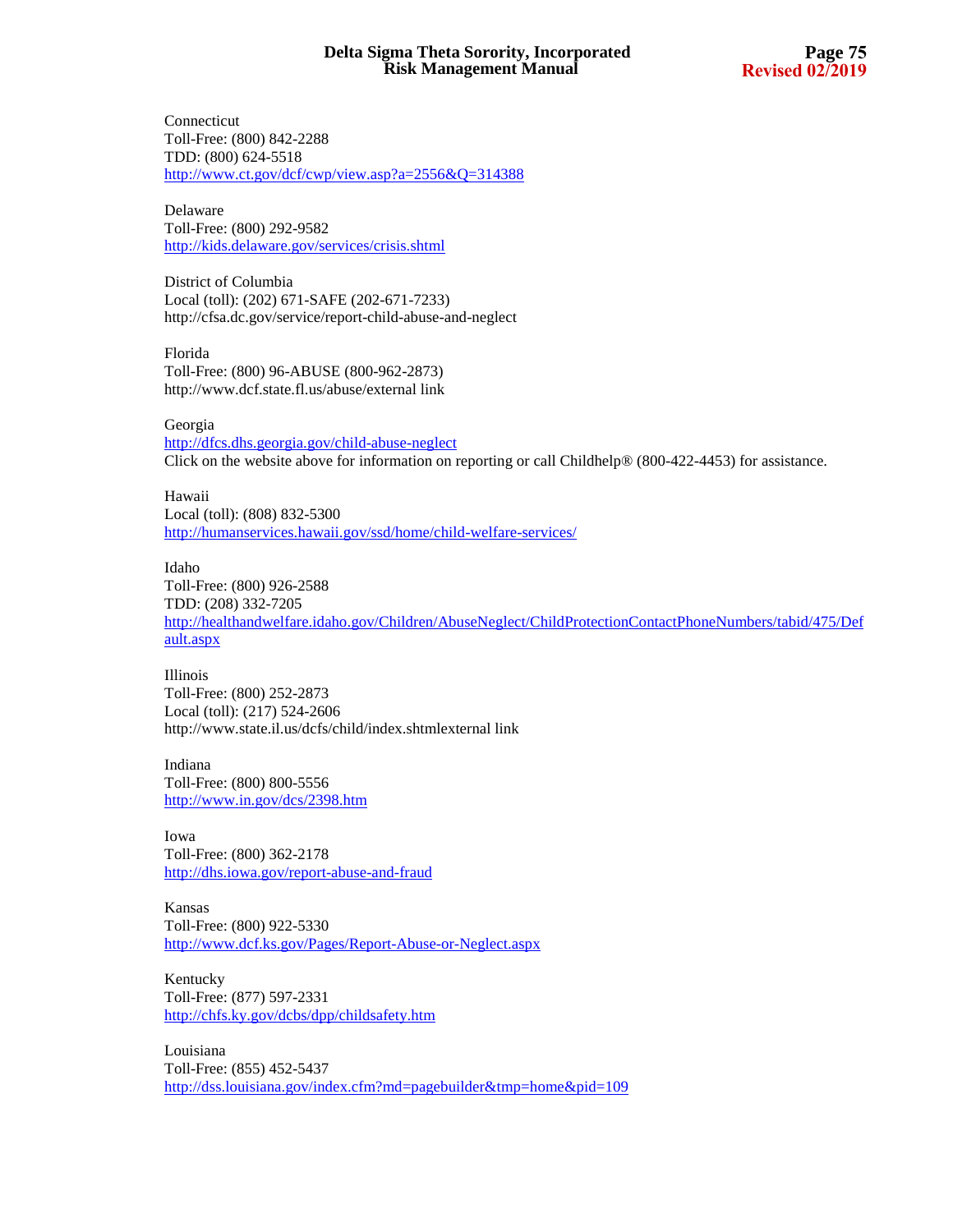Maine Toll-Free: (800) 452-1999 TTY: (800) 963-9490 http://www.maine.gov/dhhs/ocfs/hotlines.htm

Maryland

http://www.dhr.state.md.us/blog/?page\_id=3973external link Click on the website above for information on reporting or call Childhelp® (800-422-4453) for assistance.

Massachusetts Toll-Free: (800) 792-5200 http://www.mass.gov/eohhs/gov/departments/dcf/child-abuse-neglect/

Michigan Toll-Free: (855) 444-3911 Fax: (616) 977-1158 Fax: (616) 977-1154 http://www.michigan.gov/dhs/0,1607,7-124-5452\_7119---,00.html

#### Minnesota

http://mn.gov/dhs/people-we-serve/children-and-families/services/child-protection/contact-us/index.jsp Click on the website above for information on reporting or call Childhelp® (800-422-4453) for assistance.

Mississippi Toll-Free: (800) 222-8000 Local (toll): (601) 359-4991 http://www.mdhs.state.ms.us/fcs\_prot.htmlexternal link

Missouri Toll-Free: (800) 392-3738 http://www.dss.mo.gov/cd/rptcan.htm

Montana Toll-Free: (866) 820-5437 http://www.dphhs.mt.gov/cfsd/index.shtml

Nebraska Toll-Free: (800) 652-1999 http://dhhs.ne.gov/children\_family\_services/Pages/children\_family\_services.aspx

Nevada Toll-Free: (800) 992-5757 http://dcfs.state.nv.us/DCFS\_ReportSuspectedChildAbuse.htmexternal link

New Hampshire Toll-Free: (800) 894-5533 Local (toll): (603) 271-6556 http://www.dhhs.state.nh.us/dcyf/cps/contact.htmexternal link

New Jersey Toll-Free: (877) 652-2873 TDD: (800) 835-5510 TTY: (800) 835-5510 http://www.nj.gov/dcf/reporting/how/index.html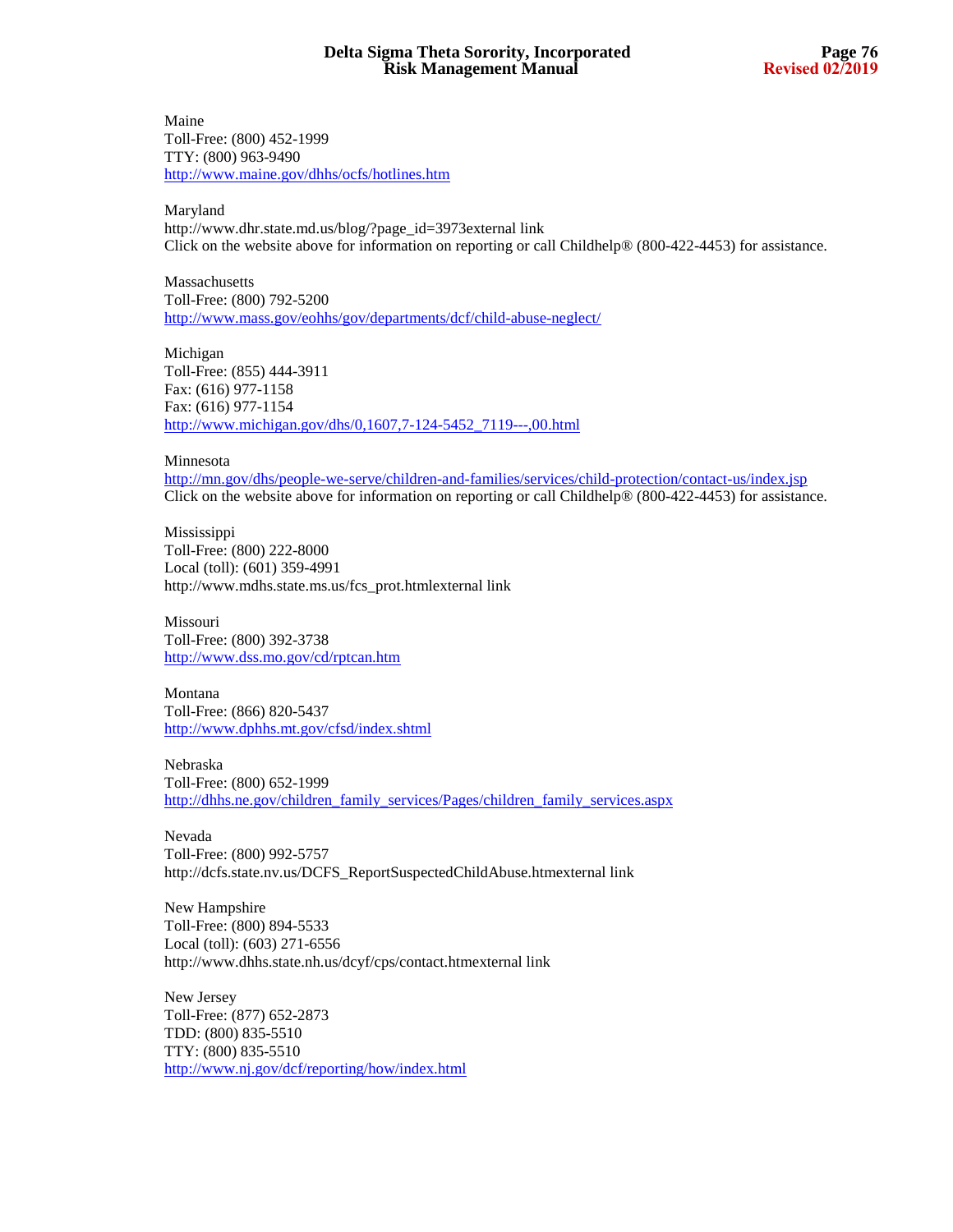New Mexico Toll-Free: (855) 333-7233 http://cyfd.org/child-abuse-neglectexternal link

New York Toll-Free: (800) 342-3720 TDD: (800) 369-2437 Local (toll): (518) 474-8740 http://www.ocfs.state.ny.us/main/cps/external link

North Carolina http://www.dhhs.state.nc.us/dss/cps/index.htmexternal link Click on the website above for information on reporting or call Childhelp® (800-422-4453) for assistance.

North Dakota http://www.nd.gov/dhs/services/childfamily/cps/#reporting Click on the website above for information on reporting or call Childhelp® (800-422-4453) for assistance.

Ohio Toll-Free: (855) 642-4453 http://jfs.ohio.gov/ocf/reportchildabuseandneglect.stm

Oklahoma Toll-Free: (800) 522-3511 http://www.okdhs.org/programsandservices/cps/default.htmexternal link

#### Oregon

http://www.oregon.gov/DHS/children/abuse/cps/report.shtml Click on the website above for information on reporting or call Childhelp® (800-422-4453) for assistance.

Pennsylvania Toll-Free: (800) 932-0313 TDD: (866) 872-1677 http://www.dpw.state.pa.us/forchildren/childwelfareservices/calltoreportchildabuse!/index.htmexternal link

Puerto Rico Toll-Free: (800) 981-8333 Local (toll): (787) 749-1333

Rhode Island Toll-Free: (800) RI-CHILD (800-742-4453) http://www.dcyf.ri.gov/child\_welfare/index.php

South Carolina Local (toll): (803) 898-7318 http://dss.sc.gov/content/customers/protection/cps/index.aspx Click on the website above for information on reporting or call Childhelp® (800-422-4453) for assistance.

South Dakota http://dss.sd.gov/cps/protective/reporting.asp Click on the website above for information on reporting or call Childhelp® (800-422-4453) for assistance.

Tennessee Toll-Free: (877) 237-0004 https://reportabuse.state.tn.us/external link